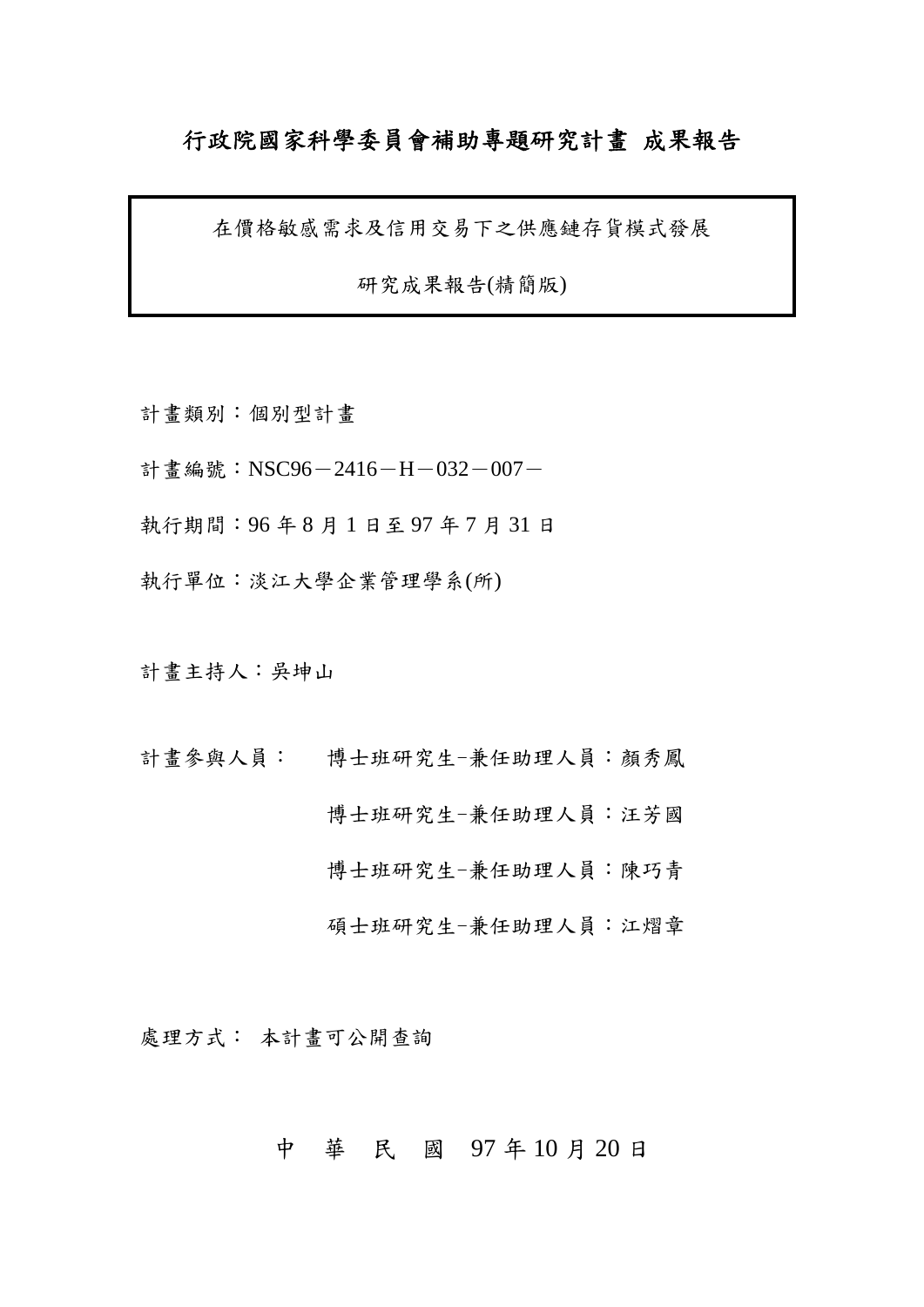# 行政院國家科學委員會專題研究計劃成果報告

在價格敏感需求及信用交易下之供應鏈存貨模式發展

計劃編號:NSC96-2416-H-032-007

執行期間:96 年 8 月 1 日至 97 年 7 月 31 日

計劃主持人:吳坤山 淡江大學企業管理學系(所)教授

# 中文摘要

在現今競爭性的市場環境,企業已經由獨立決策改變為協同合作來制定策 略。為降低成本及改善服務水準,有效的供應鏈策略必須考慮在供應鏈中不同 層級之間的互動關係。在複雜的供應鏈中,存貨的控制是相當困難的工作,而 且對顧客的服務水準及整體供應鏈系統的成本有顯著的影響。因此,在供應鏈 管理(Supply Chain Management, SCM)模式下建立適當的整合存貨模型,如何 決定同一供應鏈上合作夥伴的最適庫存/訂購策略,使得存貨相關總成本為最小 或總利潤為最大,是本研究的主要內容。

 本計劃主要是考慮在供應商允許零售商延遲付款的情況下,嘗試建立競爭 (供應商為領導者、零售商為跟隨者)及雙方合作的供應鏈存貨模型,並求出 Stackelberg 均衡解。我們將嘗試利用數學證明最佳解存在的充分且必要條件,接 著建立一個演算法求出使得單位時間整合總利潤有最大值的最適解。最後,以數 值範例說明求解過程,並對重要的參數值進行敏感性分析。

關鍵詞:整合存貨模型、信用交易、Stackelberg game

#### **ABSTARCT**

In current competitive market environment, enterprises have transformed from an independent decision to a collaborative decision strategy. In order to reduce cost and improve the service level, an effective supply chain strategy with interactive relation of different levels must be taken into consideration carefully. Inventory control, however, is arduous for the complex supply chain system but generates a significant influence on customer service level and overall cost. Therefore, this study deals with the major content of an integrated inventory models which built on the mode of SCM for the same supply chain partners to decide the optimal inventory and pricing strategy, as well as to achieve the minimum cost of interrelated inventory or the sum of maximum profit.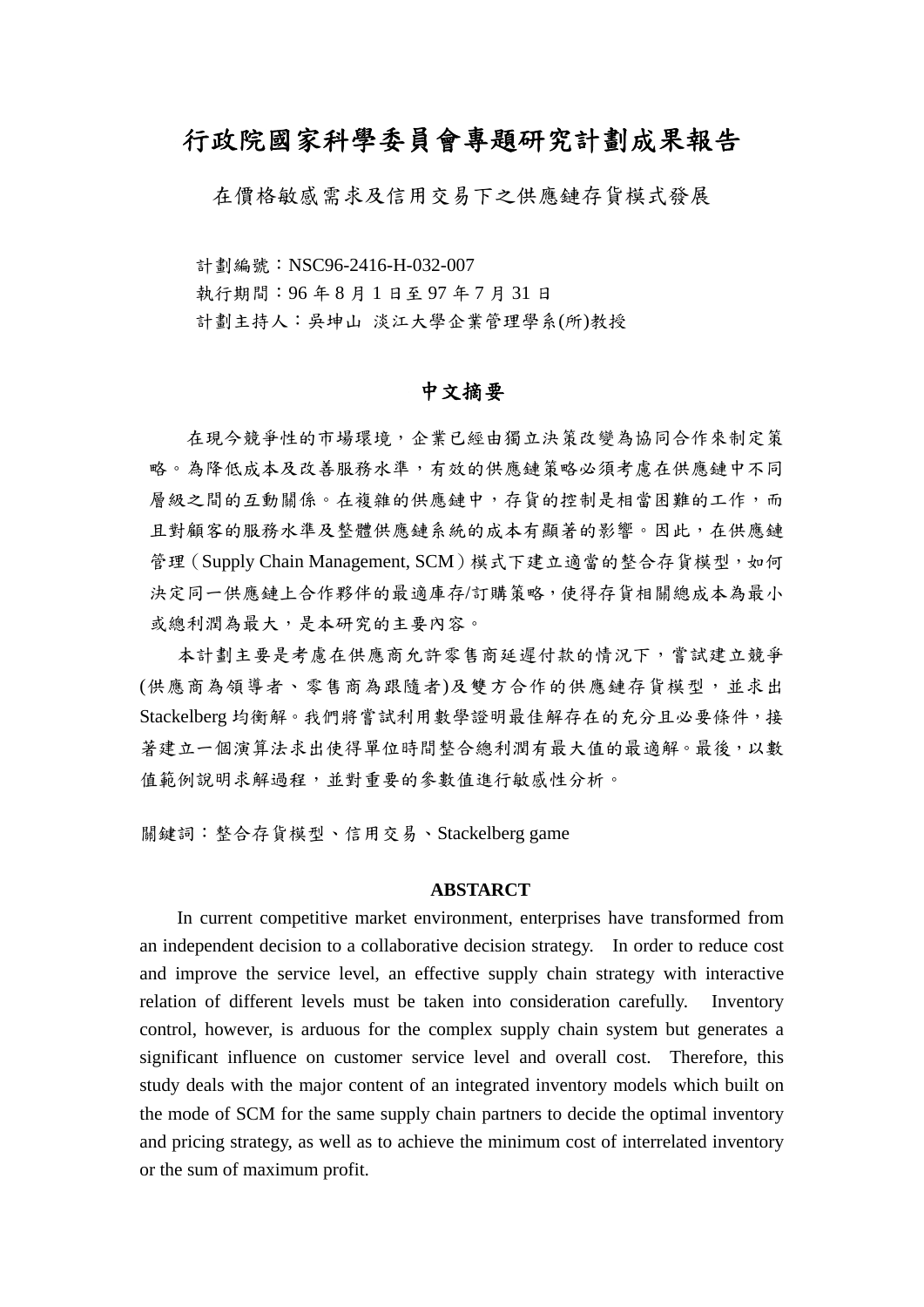This proposal aims to develop two echelon supply chain inventory models and discuss the optimal strategies for competitive and cooperative vendor-buyer inventory systems under trade credits (supplier allows retailer for payment delay). The competitive model is analyzed as a Stackelberg game with leader of vendor (buyer as follower). Furthermore, a cooperative model is analyzed as a Pareto efficient solution by maximizing the joint profit per unit time of the vendor and buyer. We also establish an efficient algorithm to obtain the inventory policies for each case (non-cooperative and cooperative). Finally, several numerical examples and sensitivity analysis of crucial parameters are given to illustrate the theoretical results.

Keywords: Integrated Inventory Models、Trade Credit、Stackelberg Game

#### **SOURCE AND PURPOSE**

As we know, the objective of supply chain management is to be efficient and cost-effective across the entire system: total system-wide costs, from transportation and distribution to inventories, are to be minimized. The process of finding the best system-wide strategy is known as global optimization. To accomplish the target of global optimization in the field of inventory management, effective coordination plays an important role in the successful operation of modern supply chain inventory system. How to achieving effective coordination between the vendor and buyer is a current managerial concern as well as an important research issue.

An effective coordination factor plays a significant role in a supply chain inventory system is trade credit which is a practice that the vendor may provide the buyer a permissible delay in payments to influence the buyer's order behaviors. There are many studies focused on the optimal inventory policies from either the vendor's or the buyer's standpoints. Goyal (1985) developed an EOQ model under the conditions of permissible delay in payments. Aggarwal and Jaggi (1995) extended Goyal's (1985) model to consider the deteriorating items. Jamal *et al.* (1997) further generalized Aggarwal and Jaggi's (1995) model to allow for shortages. Teng (2002) amended Goyal's (1985) model by considering the difference between unit price and unit cost, and found that it makes economic sense for a well-established retailer to order less quantity and take the benefits of payment delay more frequently. From the vendor's standpoint, it will provide a permissible delay depending on the order quantity to ensure an increase in sales. Chang *et al.* (2003) developed an EOQ model for deteriorating items under supplier credits linked to ordering quantity. Other interesting and relevant papers related to the delay in payments focused on the optimal solutions for either the vendor or the buyer such as Hwang and Shinn (1997), Sarker *et al.* (2001), Chang and Dye (2001), Abad and Jaggi (2003), Chang and Teng (2004),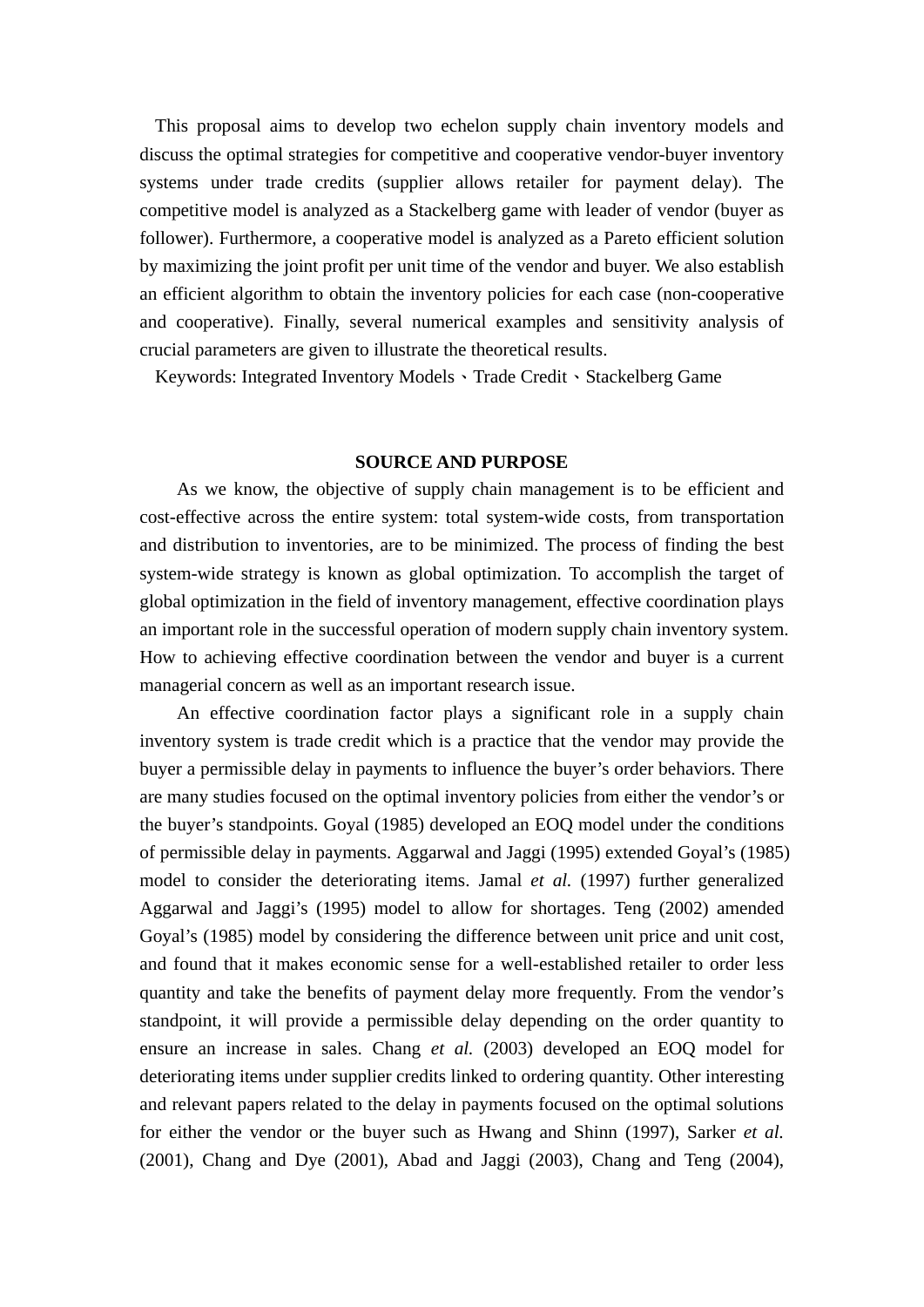Chung and Liao (2004), Ouyang *et al.* (2005), Teng *et al.* (2006, 2007), Teng and Chang (2008) and their references.

From the above mentioned studies, it is clear that either the vendor or the buyer can earn profits under a trade credit of permissible delay in payments by seeking the optimal replenishment and payment policies. In additions, Goyal (1976) firstly developed a single-supplier and single-customer inventory problem from an integrated standpoint. Subsequently, Banerjee (1986) extended Goyal's (1976) model and assumed that the supplier followed a lot-for-lot shipment policy with respect to the buyer. Goyal (1988) illustrated that the inventory cost can be reduced if the supplier's economic production quantity (EPQ) is an integer multiple of the retailer's order quantity. Recently, Chen and Kang (2007) first incorporated the permissible delay in payments into the vendor-buyer integrated model. Luo (2007) studied the benefit of coordinating single vendor-buyer supply chain models through the use of credit period. Lately, Ho *et al.* (2008) analyzed the optimal pricing, shipment and payment policy for an integrated supplier-buyer inventory model when the supplier offers not only a cash discount but also a permissible delay. There are many related articles in the integrated vendor-buyer inventory models such as Kelle et al. (2003), Pan and Yang (2002), Wee and Chung (2007), Rau and OuYang (2008), and others. Nevertheless, most studies to discuss the inventory problem under trade credits just from individual or integrated standpoints.

The main purpose of this paper is to developed competitive and cooperative inventory and payment polices in a two-stage supply chain under trade credits. The competitive model is analyzed as a Stackelberg game with leader of vendor (buyer as follower). The Stackelberg game framework has been adopted by many previous studies such as Monahan (1984), Rosenblatt and Lee (1985), Lee and Rosenblatt (1986), Kim and Hwang (1988), Drezner and Wong (1989), Parlar and Wang (1994), Weng (1995), Viswanathan and Wang (2003). Furthermore, a cooperative model is analyzed as a Pareto efficient solution by maximizing the joint profit of the retailer and supplier per unit time. Several theoretical results are developed for these two models. Finally, several numerical examples and sensitivity analysis of crucial parameters are given to illustrate the theoretical results.

### **RESULT AND DISCUSSION**

The purpose of this proposal is to make a systematic study for developing two echelon supply chain inventory models. We discuss the optimal strategies for competitive and cooperative vendor-buyer inventory systems under trade credits, in which the competitive model is analyzed as a Stackelberg game and the cooperative model is analyzed as a Pareto efficient solution by maximizing the joint profit per unit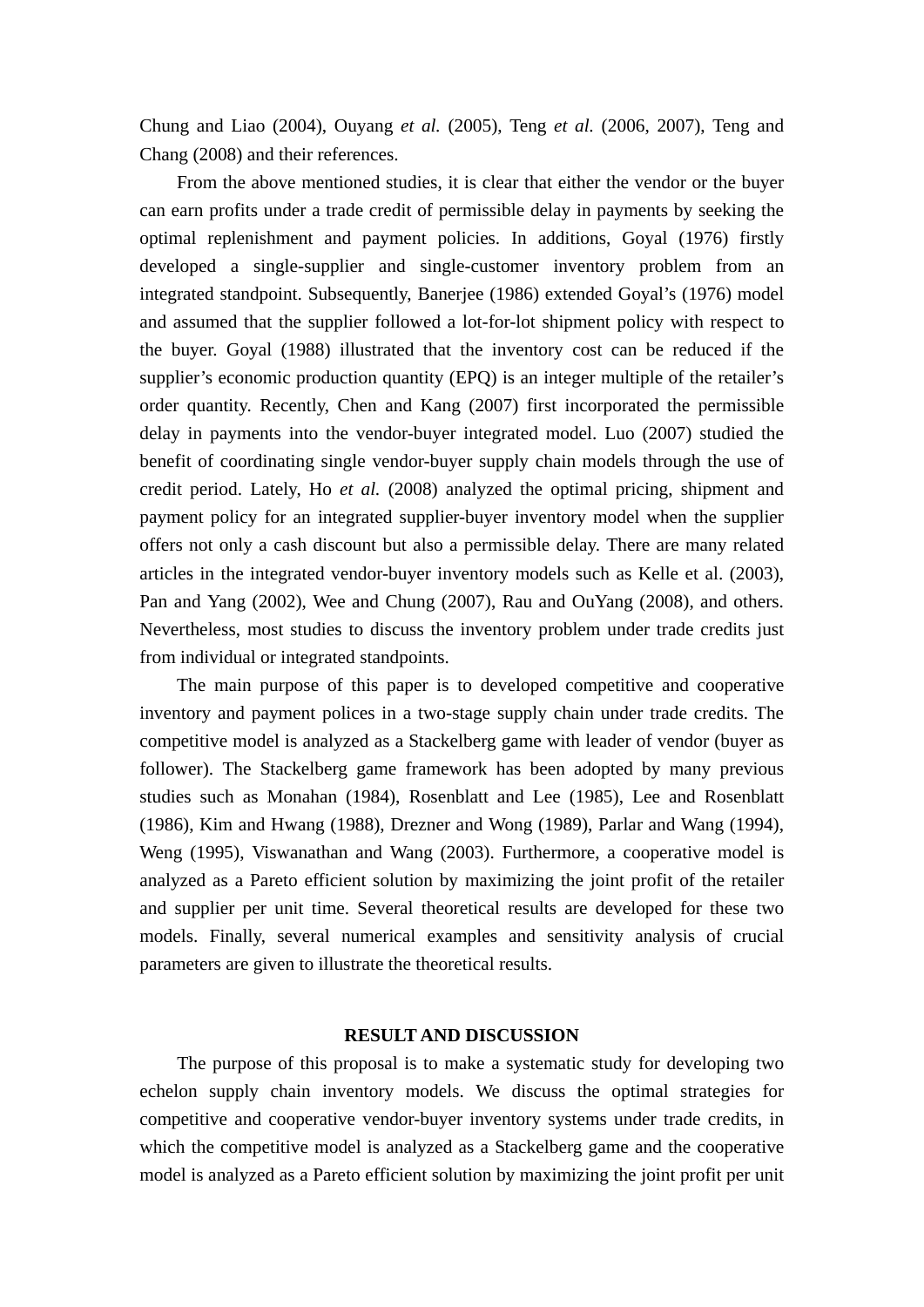time of the vendor and buyer. We also establish an efficient algorithm to obtain the inventory policies for each case (non-cooperative and cooperative).To help managers understand the effects of optimal solution on changes in the value of the different parameters associated with the inventory system, sensitivity analysis is also performed in the proposal. This research develops a more realistic inventory model, which can enhance the efficiency of an inventory manager in decision-making.

## **SELF-EVALUATION**

This research corresponds to the original plan and has attended its aim. Hence the paper is of great academic value and suitable for publication in academic journals.

### **REFERENCES**

- [1] Abad, P.L., Jaggi, C.K., *A joint approach for setting unit price and the length of the credit period for a seller when end demand is price sensitive*, International Journal of Production Economics, Vol. 83, pp. 115-122, 2003.
- [2] Aggarwal S.P., Jaggi C.K., *Ordering policies of deteriorating items under permissible delay in payments*, Journal of the Operational Research Society, Vol. 46, pp. 658-662, 1995.
- [3] Banerjee, A., *A Joint Economic Lot Size Model for Purchaser and Vendor*, Decision Sciences, Vol. 17, pp. 292-311, 1986.
- [4] Chang, C.T., Teng, J.T., *Retailer's optimal ordering policy under supplier credits*, Mathematical Methods of Operations Research, Vol. 60, pp. 471-483, 2004.
- [5] Chang, C.T., Ouyang, L.Y., and Teng, J.T., *An EOQ model for deteriorating items under supplier credits linked to ordering quantity*, Applied Mathematical Modelling, Vol. 27, pp. 983-996, 2003.
- [6] Chang H.J. and Dye C.Y., *An inventory model for deteriorating items with partial backlogging and permissible delay in payments*, International Journal of Systems Science, Vol. 32, pp. 345-352, 2001.
- [7] Chen, L.H., Kang, F.S., *Integrated vendor-buyer cooperative inventory models with variant permissible delay in payments*, European Journal of Operational Research Vol. 183, pp. 658-673, 2007.
- [8] Chung, K.J., Liao J.J., *Lot-sizing decisions under trade credit depending on the ordering quantity*, Computers and Operations Research, Vol. 31, pp. 909-928, 2004.
- [9] Drezner, Z., Wong, R.T., *Multi-buyer discount pricing*, European Journal of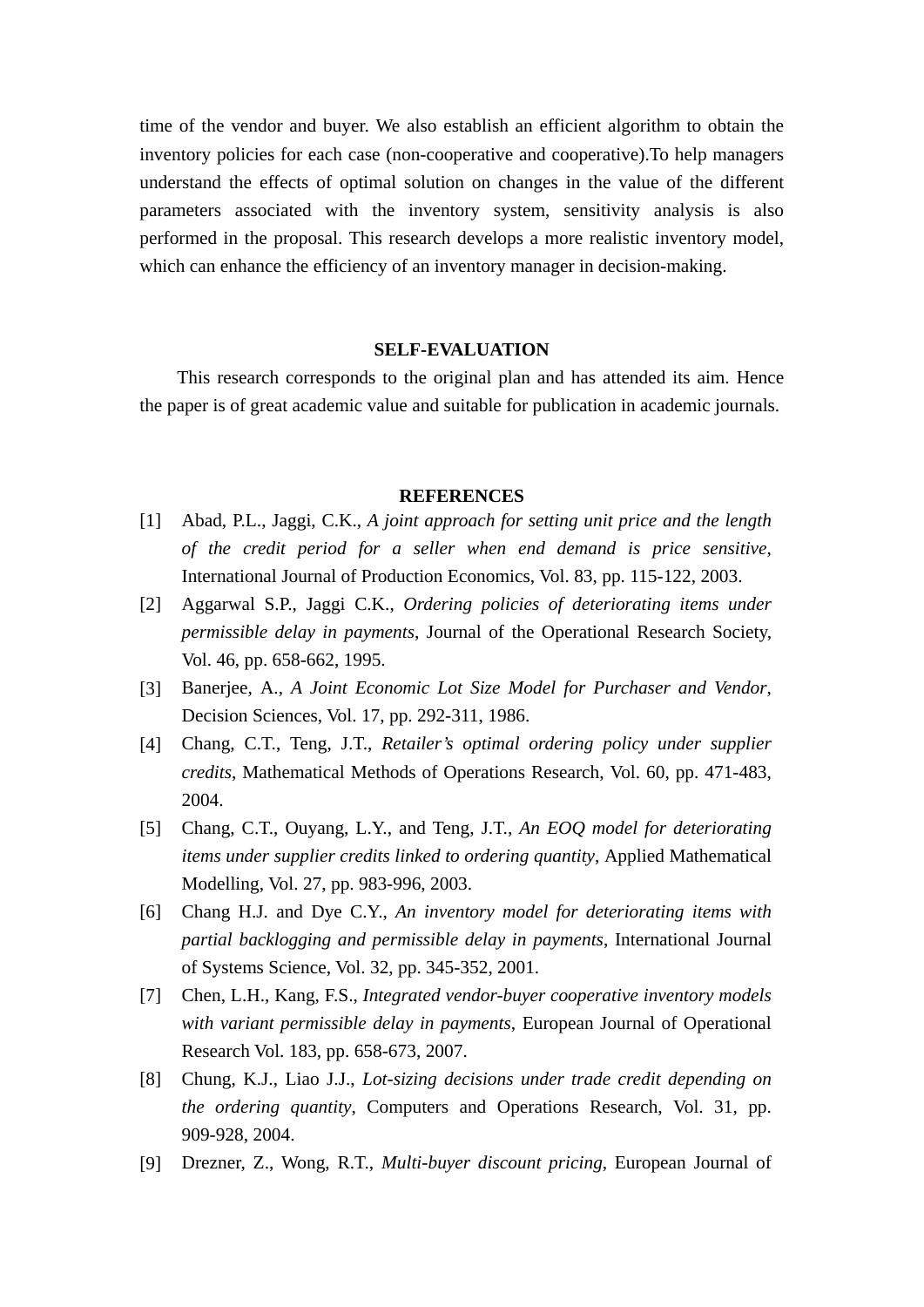Operational Research, Vol. 40, pp.38-42, 1989.

- [10] Goyal, S.K., *An Integrated Inventory Model for a Single Supplier- Single Customer Problem*, International Journal of Production Research, Vol. 15, pp. 107-111, 1976.
- [11] Goyal S.K., *EOQ under conditions of permissible delay in payment*, Journal of the Operational Research Society, Vol. 36, pp. 335-338, 1985.
- [12] Goyal, S.K., *A joint economic-lot-size model for purchaser and vendor: a comment*, Decision Sciences, Vol. 19, pp.236-241, 1988.
- [13] Ho, C.H., Ouyang, L.Y., Su, C.H., *Optimal pricing, shipment and payment policy for an integrated supplier-buyer inventory model with two-part trade credit*, European Journal of Operational Research Vol. 187, pp. 496-510, 2008.
- [14] Hwang H., Shinn S.W., *Retailer's pricing and lot sizing policy for exponentially deteriorating products under the condition of permissible delay in payments*, Computers and Operations Research, Vol. 24, pp. 539-547, 1997.
- [15] Jamal A., Sarker B., Wang S., *An ordering policy for deteriorating items with allowable shortage and permissible delay in payment*, Journal of the Operational Research Society, Vol. 48, pp. 826-833, 1997.
- [16] Kelle, P., Al-khateeb, F., Anders, M.P., *Partnership and negotiation support by joint optimal ordering/setup policies for JIT*, International Journal of Production Economics, Vol. 81-82, pp. 431-441, 2003.
- [17] Kim, K.H., Hwang, H., *An incremental discount pricing schedule with multiple customers and single price break*, European Journal of Operational Research, Vol. 35, pp.71-79, 1988.
- [18] Lee, H.L., Rosenblatt, M.J., *A generalized quantity discount pricing model to increasing supplier's profits*, Management Science, Vol. 32, pp.1177-1185, 1986.
- [19] Luo, J., *Buyer-vendor inventory coordination with credit period incentives*, International Journal of Production Economics, Vol. 108, pp. 143-152, 2007.
- [20] Monahan, J.P., *A quantity pricing model to increasing vendors profits*, Management Science, Vol. 34, pp.1398-1400, 1984.
- [21] Ouyang, L.Y., Chang, C. T., Teng, J.T., *An EOQ model for deteriorating items under trade credits*, Journal of the Operational Research Society Vol. 56, pp. 719-726, 2005.
- [22] Pan, J.C., Yang, J.S., *A study of an integrated inventory with controllable lead time*, International Journal of Production Research, Vol. 40, pp. 1263-1273, 2002.
- [23] Parlar, M., Wang, Q., *Discounting decisions in a supplier-buyer relationship with a linear buyer's demand*, IEEE Transactions, Vol. 26, pp. 34-41, 1994.